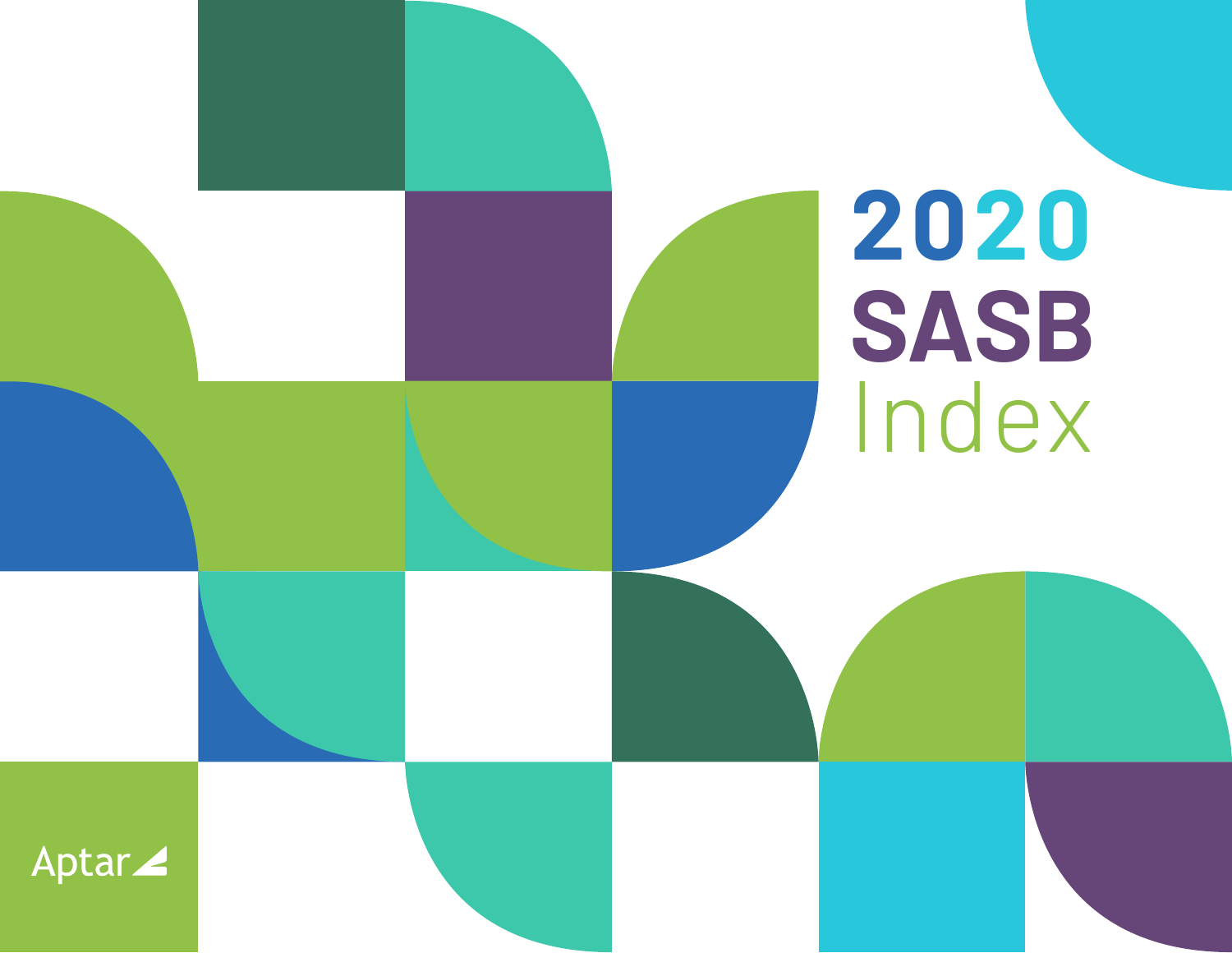# **Aptar 2020 SASB Index**

The Sustainability Accounting Standards Board (SASB) categorizes Aptar within its Containers and Packaging Industry, under its Sustainable Industry Classification System (SICS).

Our SASB is a supplement to our [2020 Corporate Sustainability Report and GRI Index](https://www.aptar.com/resources/2020-sustainability-report-and-gri-index/). This report highlights activities across Aptar global operations from January 1 through December 31, 2020. Our scope encompasses initiatives undertaken by Aptar and its subsidiaries during the calendar year unless otherwise indicated and data given within this report mirrors information given within our most recent sustainability report and/or CDP responses. Relevant links are provided.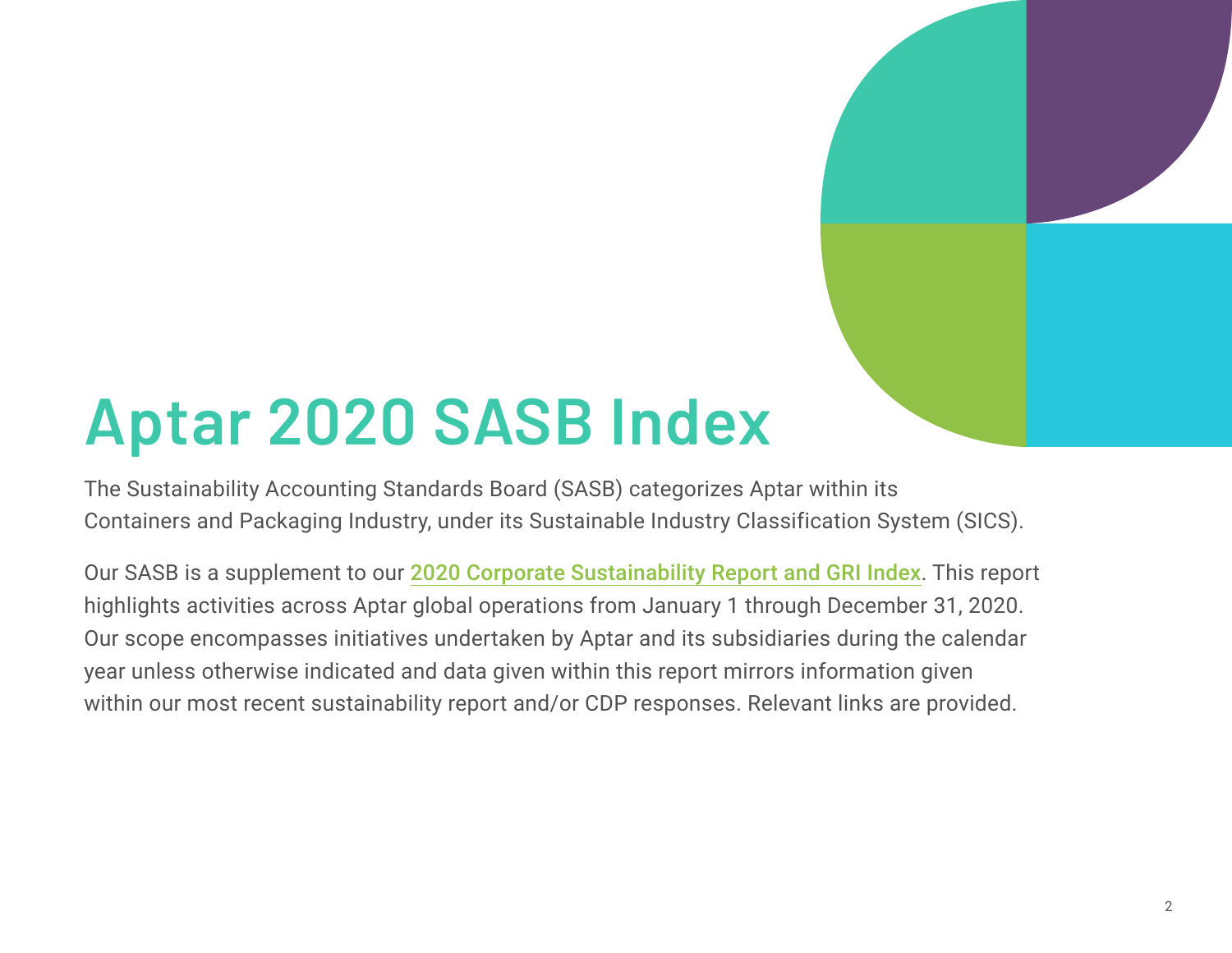#### GREENHOUSE GAS EMISSIONS

| <b>SASB CODE</b> | <b>METRIC</b>                                                                                                                                                                      | <b>DATA/RESPONSE</b>                                                                                                                                                                                                                                                                                                                                                                                                                                |
|------------------|------------------------------------------------------------------------------------------------------------------------------------------------------------------------------------|-----------------------------------------------------------------------------------------------------------------------------------------------------------------------------------------------------------------------------------------------------------------------------------------------------------------------------------------------------------------------------------------------------------------------------------------------------|
| RT-CP-110a.1     | Gross global Scope 1 emissions, percentage<br>covered under emissions-limiting regulations                                                                                         | Gross global Scope 1 missions in 2020: 20,770 metric tons CO <sub>2</sub> e                                                                                                                                                                                                                                                                                                                                                                         |
|                  |                                                                                                                                                                                    | In 2020, we saw a significant (57 percent) reduction in absolute Scope 1+2<br>GHG emissions from year 2019. This decrease was mainly due to the increase<br>in renewable energy purchases. At year-end 2020, renewable energy purchases<br>accounted for 85 percent of electrical energy as compared to 57 percent<br>in 2019. In addition, Aptar sites saw reduced consumption of natural gas<br>and refrigerants as compared to 2019.             |
|                  |                                                                                                                                                                                    | Aptar discloses Scope 1, 2 & 3 emissions data on our annual Sustainability<br>Report and CDP Climate Response. For recent information, please visit the<br>relevant links below.                                                                                                                                                                                                                                                                    |
|                  |                                                                                                                                                                                    | 2020 Sustainability Report and GRI Index (PDF page: 45-48)                                                                                                                                                                                                                                                                                                                                                                                          |
|                  |                                                                                                                                                                                    | <b>CDP Climate Change Response</b>                                                                                                                                                                                                                                                                                                                                                                                                                  |
| RT-CP-110a.2     | Discussion of long-term and short-term<br>strategy or plan to manage Scope 1<br>emissions, emissions reduction targets,<br>and an analysis of performance against<br>those targets | Aptar formalized our science-based targets, setting an emissions reduction<br>goal consistent with requirements to keep global warming well-below 2°<br>Celsius by year 2030. This science-based approach incorporates Aptar's<br>own operations electricity, fuel oil, natural gas, refrigerant use (Scope $1 + 2$ )<br>and operations within the value chain including transportation of goods,<br>raw materials, travel and commuting (Scope 3). |
|                  |                                                                                                                                                                                    | Aptar responds to the CDP Climate Change questionnaire on an annual basis.<br>Information about the initiatives that enable us to achieve reduction in carbon<br>emissions are included within our response.                                                                                                                                                                                                                                        |
|                  |                                                                                                                                                                                    | 2020 Sustainability Report and GRI Index (PDF page: 45-48)                                                                                                                                                                                                                                                                                                                                                                                          |
|                  |                                                                                                                                                                                    | <b>Energy and Emissions Targets</b>                                                                                                                                                                                                                                                                                                                                                                                                                 |
|                  |                                                                                                                                                                                    | <b>CDP Climate Change Response</b>                                                                                                                                                                                                                                                                                                                                                                                                                  |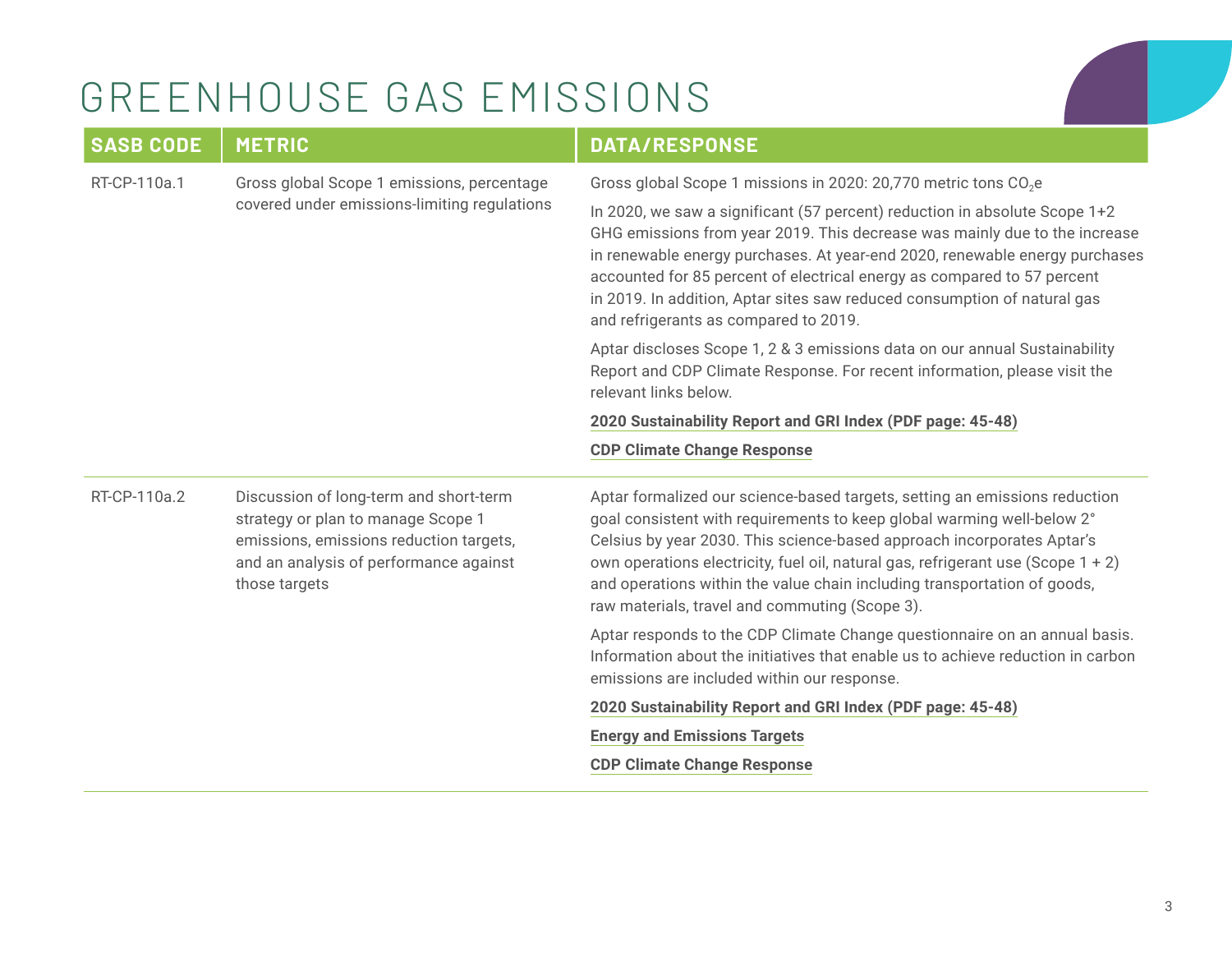### AIR QUALITY

| <b>SASB CODE</b> | <b>METRIC</b>                                                                                                                                                      | <b>DATA/RESPONSE</b>                                                                                                                                                                                                                                                                                                                                                                                                                 |
|------------------|--------------------------------------------------------------------------------------------------------------------------------------------------------------------|--------------------------------------------------------------------------------------------------------------------------------------------------------------------------------------------------------------------------------------------------------------------------------------------------------------------------------------------------------------------------------------------------------------------------------------|
| RT-CP-120a.1     | Air emissions of the following pollutants:<br>$(1)$ NO <sub>x</sub> (excluding N <sub>2</sub> O)<br>$(2)$ SO <sub>y</sub><br>(3) Volatile organic compounds (VOCs) | Aptar considers GHGs emissions expressed as CO <sub>2</sub> equivalent including<br>$CO2$ , CH <sub>4</sub> , N <sub>2</sub> O, HFCs, PFCs, SF <sub>6</sub> , NF <sub>3</sub> . The emission of nitrogen oxides and sulfur<br>oxides were calculated as CO <sub>2</sub> equivalent. Calculations were made according<br>to the standard ISO 14064-1 Quantification and Reporting of Greenhouse<br><b>Gas Emissions and Removals.</b> |
|                  | (4) Particulate matter (PM)                                                                                                                                        | 2020 Sustainability Report and GRI Index (PDF page: 45-48)<br><b>CDP Climate Change Response</b>                                                                                                                                                                                                                                                                                                                                     |

#### ENERGY MANAGEMENT

| <b>SASB CODE</b> | <b>METRIC</b>                                                                            | <b>DATA/RESPONSE</b>                                                                                                                                                                                                                                                                                                                                                                |
|------------------|------------------------------------------------------------------------------------------|-------------------------------------------------------------------------------------------------------------------------------------------------------------------------------------------------------------------------------------------------------------------------------------------------------------------------------------------------------------------------------------|
| RT-CP-130a.1     | (1) Total energy consumed<br>(2) Percentage grid electricity<br>(3) Percentage renewable | In 2020,<br>(1) Total energy (electricity) consumption: 557,438,586 KWH<br>Natural gas and fuels total energy use: 650,255,245                                                                                                                                                                                                                                                      |
|                  | (4) Total self-generated energy                                                          | (2) Percentage grid electricity: All purchased electricity is sourced<br>from the grid. Aptar does not include self-generated electricity.                                                                                                                                                                                                                                          |
|                  |                                                                                          | (3) Percentage of global electricity consumption coming from<br>renewable sources: 85 percent<br>Looking ahead, as a part of our science-based targets, Aptar is<br>investigating ways to increase our renewable energy purchases.<br>A list of Aptar sites sourcing renewable energy and additional information<br>about our energy consumption can be found within our GRI Index. |
|                  |                                                                                          | (4) Total self-generated energy: Not applicable                                                                                                                                                                                                                                                                                                                                     |
|                  |                                                                                          | 2020 Sustainability Report and GRI Index (PDF page: 41-42 & 48)                                                                                                                                                                                                                                                                                                                     |
|                  |                                                                                          | <b>CDP Climate Change Response</b>                                                                                                                                                                                                                                                                                                                                                  |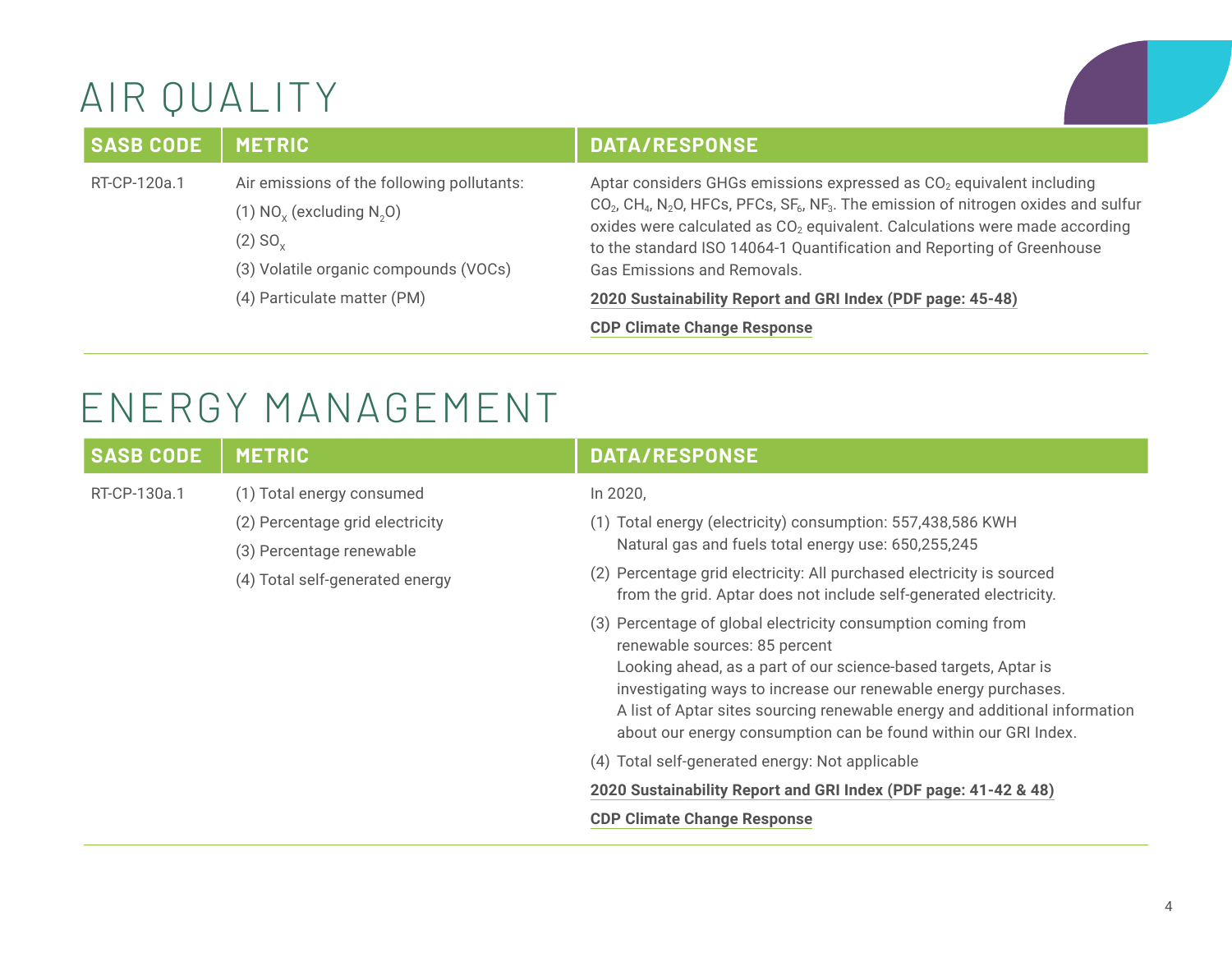#### WATER MANAGEMENT

#### **SASB CODE METRIC DATA/RESPONSE**

- RT-CP-140a.1 (1) Total water withdrawn
	- (2) Total water consumed, percentage of each in regions with High or Extremely High Baseline Water Stress

#### In 2020,

- (1) Total water withdrawn: 6,888,932 M3
- (2) Total water consumption: 115,615 M3

Water is not identified as a critically material indicator by our stakeholders and is not a key raw material component in our processes. Most of our manufacturing facilities have closed loop water systems and overall Aptar sites consume less than 2 percent of our total water withdrawal.

In 2021, Aptar conducted water risk assessment with the WRI Aqueduct tool and its database highlighted high physical risk quantity especially related to water stress (water stress measures the ratio of total water withdrawals to available renewable surface and groundwater supplies).

Through this process 13 Aptar sites (about 25 percent) were identified that are located in high or extremely high water stress areas (three sites in Asia, seven sites in Europe and three sites in Latin America). The proportion of water withdrawn from areas with water stress (medium risk — extremely high risk) for 2020 is 10 percent.

We report more details within the CDP Water Questionnaire.

With the newly launched EHStar metrics module, we have increased visibility to our water data allowing for improvements and progress tracking in future years.

**[2020 Sustainability Report and GRI Index \(PDF page: 43\)](https://www.aptar.com/resources/2020-sustainability-report-and-gri-index/)**

**[CDP Water Response](https://www.aptar.com/wp-content/uploads/2021/03/Aptar-2020-CDP-Water-Security-Questionnaire-Response.pdf)**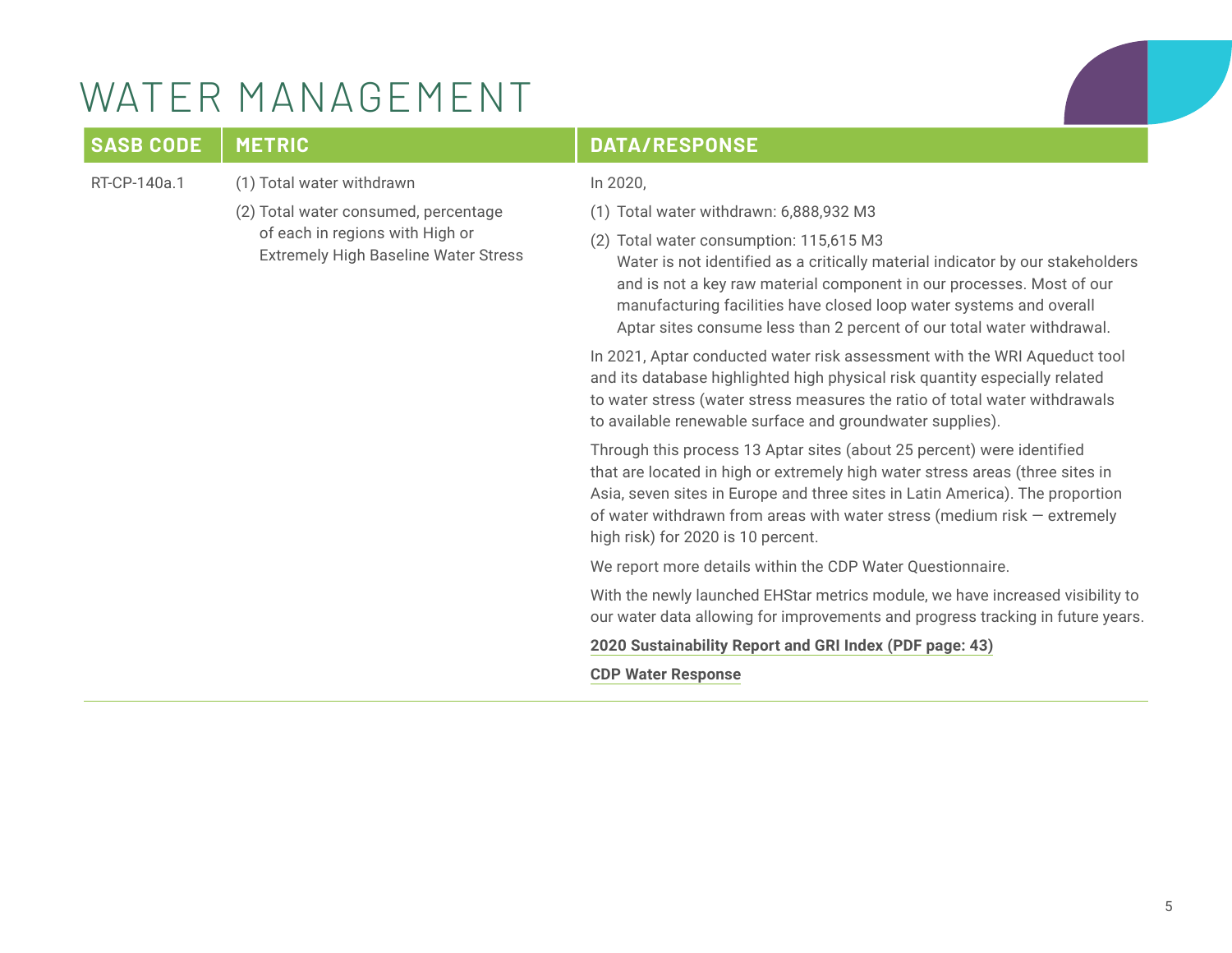## WATER MANAGEMENT

| <b>SASB CODE</b> | <b>METRIC</b>                                                                                                  | <b>DATA/RESPONSE</b>                                                                                                                                                                                                                                                                                                                                                                                                                                                        |
|------------------|----------------------------------------------------------------------------------------------------------------|-----------------------------------------------------------------------------------------------------------------------------------------------------------------------------------------------------------------------------------------------------------------------------------------------------------------------------------------------------------------------------------------------------------------------------------------------------------------------------|
| RT-CP-140a.2     | Description of water management risks<br>and discussion of strategies and practices<br>to mitigate those risks | Water risks are assessed in alignment to the standards set by the Task Force<br>for Climate Related Financial Disclosures (TCFD) and incorporated into our<br>Enterprise Risk Management processes. We do not anticipate significant risk<br>due to water stress because of our closed loop systems and contingency<br>plans. Detailed information about water management risks and strategies<br>to mitigate those risks can be found within the most recent CDP response. |
|                  |                                                                                                                | 2020 Sustainability Report and GRI Index (PDF page: 43)                                                                                                                                                                                                                                                                                                                                                                                                                     |
|                  |                                                                                                                | <b>CDP Water Response</b>                                                                                                                                                                                                                                                                                                                                                                                                                                                   |
| RT-CP-140a.3     | Number of incidents of non-compliance<br>associated with water quality permits,<br>standards, and regulations  | There were no incidents of water related non-compliance<br>within the reporting year.                                                                                                                                                                                                                                                                                                                                                                                       |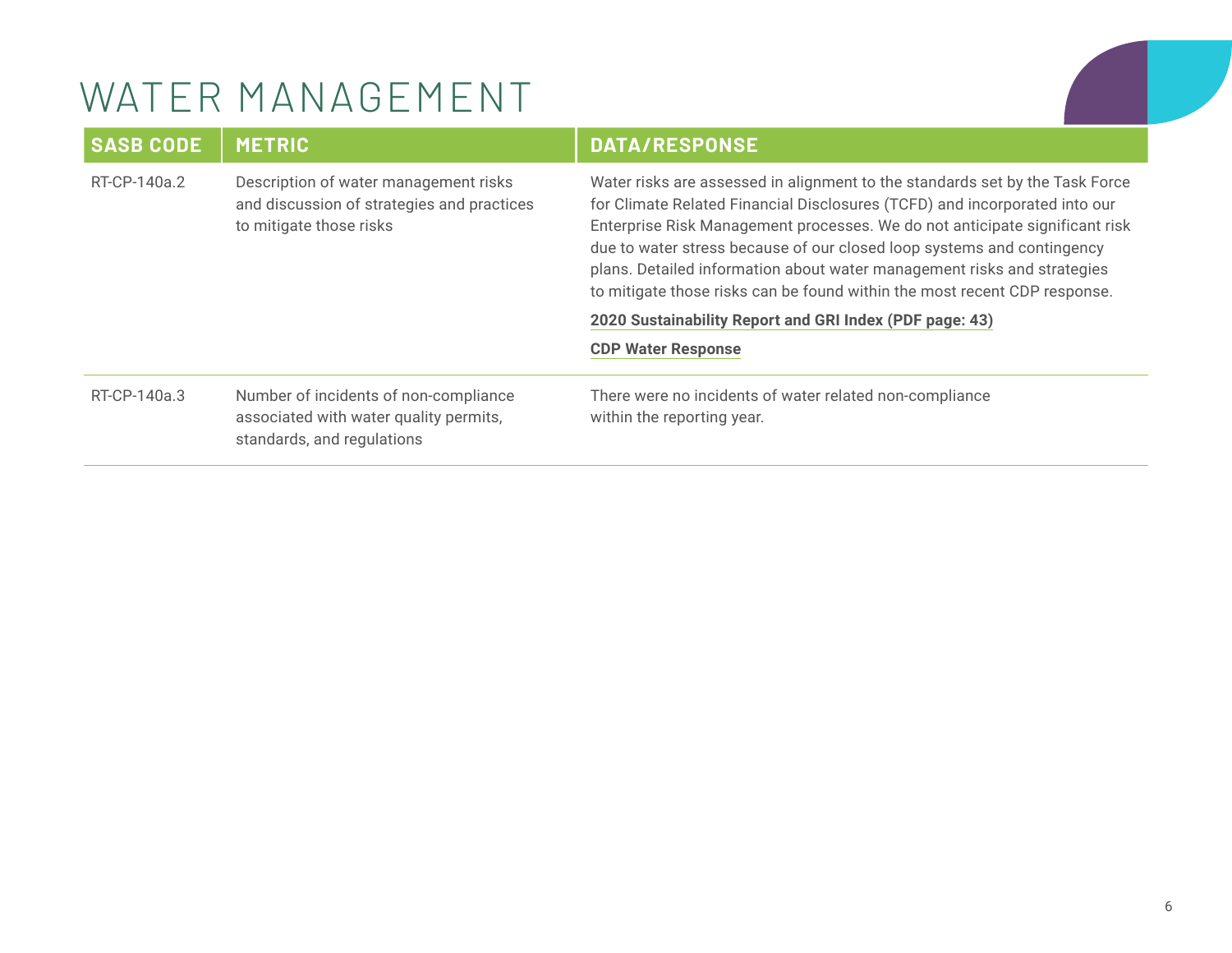### WASTE MANAGEMENT

| <b>SASB CODE</b> | <b>METRIC</b>                                               | <b>DATA/RESPONSE</b>                                                                                                                                                                                                                                                                                                                                                                                                                                                                                                                                                                                                                                                                                            |
|------------------|-------------------------------------------------------------|-----------------------------------------------------------------------------------------------------------------------------------------------------------------------------------------------------------------------------------------------------------------------------------------------------------------------------------------------------------------------------------------------------------------------------------------------------------------------------------------------------------------------------------------------------------------------------------------------------------------------------------------------------------------------------------------------------------------|
| RT-CP-150a.1     | Amount of hazardous waste generated,<br>percentage recycled | In 2020, total hazardous waste was 3,443 MT, accounting for 10 percent of<br>Aptar's total waste generation.<br>Established in 2013 and based on the Zero Waste International Alliance<br>protocol, Aptar's internal Landfill Free program (LFF) encourages the reduction,<br>reuse and recycling of waste byproducts from our manufacturing processes.<br>Since 2013, the program has become a focus initiative that is integrated into<br>our global strategy. As of year-end 2020, 53 percent of all sites certified to the<br>LFF program. These sites have proven, by third-party verification audit, at least<br>90 percent recycle/reuse of operational wastes.                                          |
|                  |                                                             | Aptar collects data regarding waste disposal amounts from all locations<br>globally monthly, including total nonhazardous waste to landfill and total<br>hazardous waste. With the implementation of our digital Landfill Free metrics<br>module, there is the opportunity for increased global visibility to waste<br>and disposal records. We are now able to monitor waste disposal avoidance<br>in all sites, not just LFF certified sites. At year-end 2020, Aptar sites achieved<br>77 percent disposal avoidance ratio. This ratio means that 77 percent of<br>Aptar's operational wastes are recycled, recovered, reused and/or returned.<br>2020 Sustainability Report and GRI Index (PDF page: 48-49) |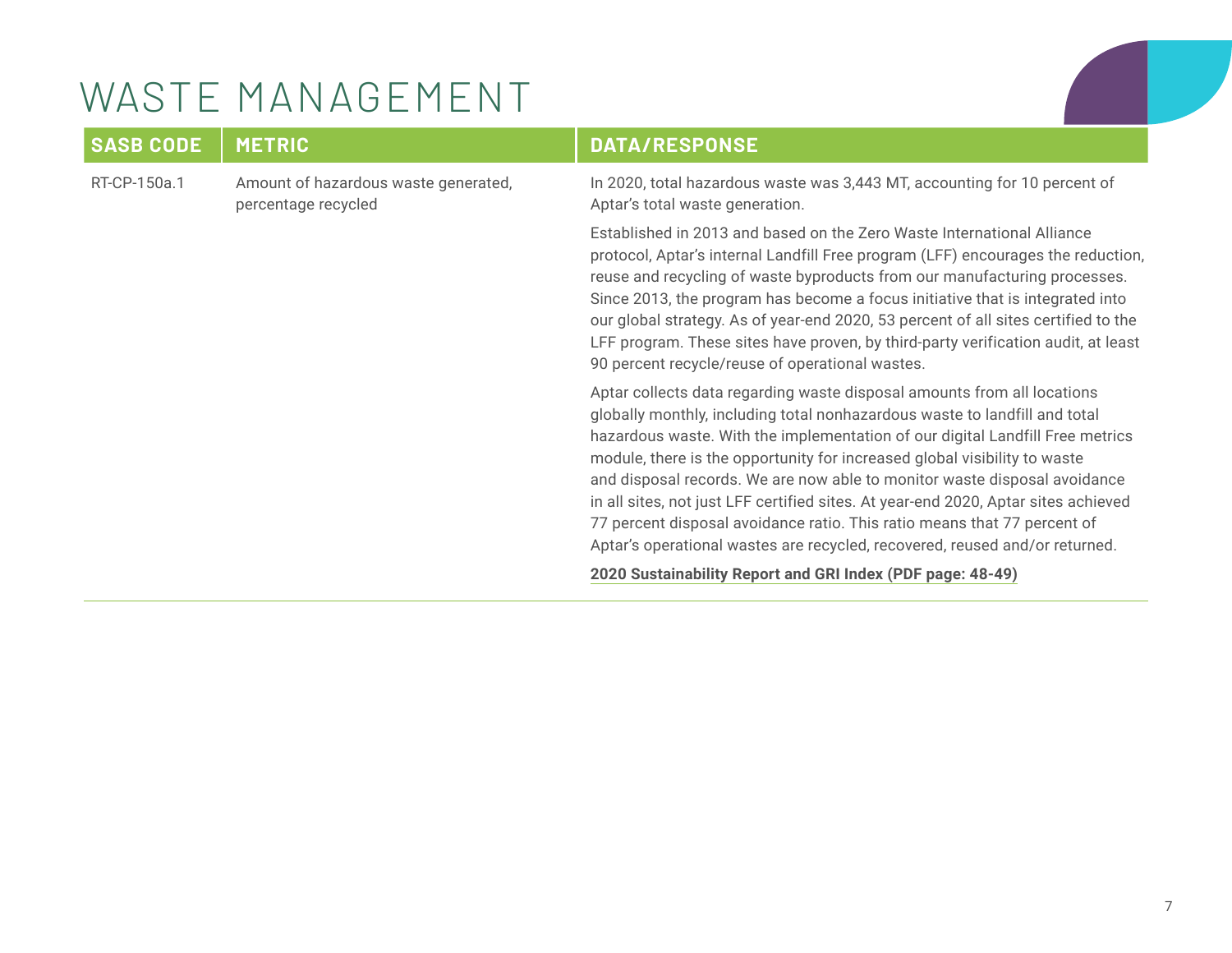### PRODUCT SAFETY

| <b>SASB CODE</b> | <b>METRIC</b>                                                                               | <b>DATA/RESPONSE</b>                                                                                                                                                                                                                                                                                                                                                                                                                                                                                                                                                                                                                                                                                                                                                                                                                                                                                                                                               |
|------------------|---------------------------------------------------------------------------------------------|--------------------------------------------------------------------------------------------------------------------------------------------------------------------------------------------------------------------------------------------------------------------------------------------------------------------------------------------------------------------------------------------------------------------------------------------------------------------------------------------------------------------------------------------------------------------------------------------------------------------------------------------------------------------------------------------------------------------------------------------------------------------------------------------------------------------------------------------------------------------------------------------------------------------------------------------------------------------|
| RT-CP-250a.1     | Number of recalls issued, total units recalled                                              | We did not issues any product recalls in the reporting year.                                                                                                                                                                                                                                                                                                                                                                                                                                                                                                                                                                                                                                                                                                                                                                                                                                                                                                       |
| RT-CP-250a.2     | Discussion of process to identify and manage<br>emerging materials and chemicals of concern | Product Stewardship remains a high material topic as evidenced by the<br>results of Aptar's most recent materiality assessment. Designing products<br>to reduce negative environmental, health and safety impacts is critical.<br>This includes phasing out chemicals of concern, designing products to<br>include more recycled or reclaimed content, sourcing efforts to increase<br>recycled content in raw materials, etc. Aptar maintains a Regulatory Policy<br>which states our commitment to improve the quality, safety and environmental<br>impact of our products.<br>Over the past few years, Aptar has taken a range of significant actions<br>to eliminate chemicals of concern within our own product lines. Materials<br>identified for phase out of Aptar products include: formaldehyde (POM),<br>styrene (ABS, SAN), vinyl chloride (PVC) and bisphenol A (PC, epoxy).<br>Aptar has developed an internal system with targets and KPIs to track |
|                  |                                                                                             | progress towards the elimination of these chemicals of concern. All Aptar<br>products are assessed for health and safety impacts and improvement.                                                                                                                                                                                                                                                                                                                                                                                                                                                                                                                                                                                                                                                                                                                                                                                                                  |
|                  |                                                                                             | 2020 Sustainability Report and GRI Index (PDF Pages: 14, 41, 62)                                                                                                                                                                                                                                                                                                                                                                                                                                                                                                                                                                                                                                                                                                                                                                                                                                                                                                   |
|                  |                                                                                             | <b>Sustainable Product Solutions</b>                                                                                                                                                                                                                                                                                                                                                                                                                                                                                                                                                                                                                                                                                                                                                                                                                                                                                                                               |
|                  |                                                                                             | <b>Aptar Regulatory Policy</b>                                                                                                                                                                                                                                                                                                                                                                                                                                                                                                                                                                                                                                                                                                                                                                                                                                                                                                                                     |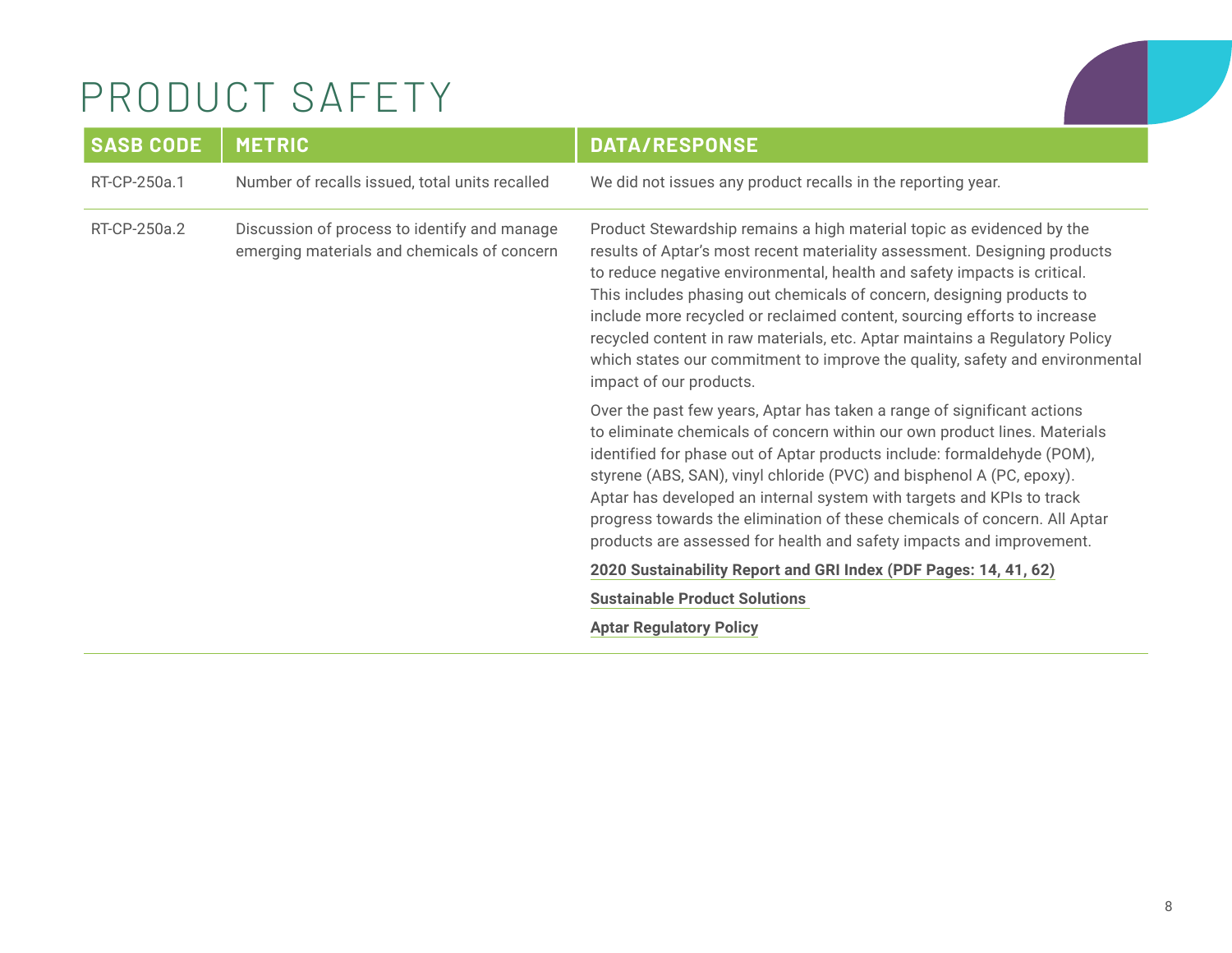## PRODUCT LIFECYCLE MANAGEMENT

| <b>SASB CODE</b> | <b>METRIC</b>                                                                                                              | <b>DATA/RESPONSE</b>                                                                                                                                                                                                                                                                                                                                                                                                                                                                                                                                                                                                                                                         |
|------------------|----------------------------------------------------------------------------------------------------------------------------|------------------------------------------------------------------------------------------------------------------------------------------------------------------------------------------------------------------------------------------------------------------------------------------------------------------------------------------------------------------------------------------------------------------------------------------------------------------------------------------------------------------------------------------------------------------------------------------------------------------------------------------------------------------------------|
| RT-CP-410a.1     | Percentage of raw materials from:<br>(1) Recycled content<br>(2) Renewable resources<br>(3) Renewable and recycled content | As aligned with the guidelines of the New Plastics Economy Global<br>Commitment via the Ellen MacArthur Foundation, Aptar stated public targets<br>and commitments related to increasing recycled content within our dispensing<br>solutions. Globally, Aptar worked to develop a conversion plan to maximize<br>the use of post-consumer recycled resin (PCR) and use of renewable feedstock,<br>such as bio-based materials, to reduce fossil fuel use. As reported within<br>our 2020 Sustainability Report, less than 1 percent of plastic raw materials<br>are PCR for our dispensing solutions for the beauty, personal care, home care,<br>food and beverage markets. |
|                  |                                                                                                                            | Through 2020, our Product Sustainability Teams worked to better understand<br>the quality and supply of PCR resins and qualify materials. A detailed PCR<br>conversion plan has been drafted to meet our targets and commitment for<br>Aptar products like closures, aerosol accessories, spray pumps, lotion pumps,<br>and airless solutions. Our current priority is to convert our main technologies<br>to fully recyclable, mono-material solutions, while also working to use more<br>recycled resins.                                                                                                                                                                  |
|                  |                                                                                                                            | 2020 Sustainability Report and GRI Index (PDF page: 3, 14-17)                                                                                                                                                                                                                                                                                                                                                                                                                                                                                                                                                                                                                |
| RT-CP-410a.2     | Revenue from products that are reusable,<br>recyclable, and/or compostable                                                 | While not measured in terms of revenue, as reported in our most recent<br>New Plastics Economy Global Commitment reporting, approximately 57<br>percent of our dispensing solutions for the beauty, personal care, home care,<br>food and beverage markets are recyclable. In this case, recyclable is defined<br>by the Ellen MacArthur Foundation as "a packaging or packaging component<br>is recyclable if its successful post-consumer collection, sorting, and recycling<br>is proven to work in practice and at scale."<br>2020 Sustainability Report and GRI Index (PDF page: 3, 14-17)                                                                              |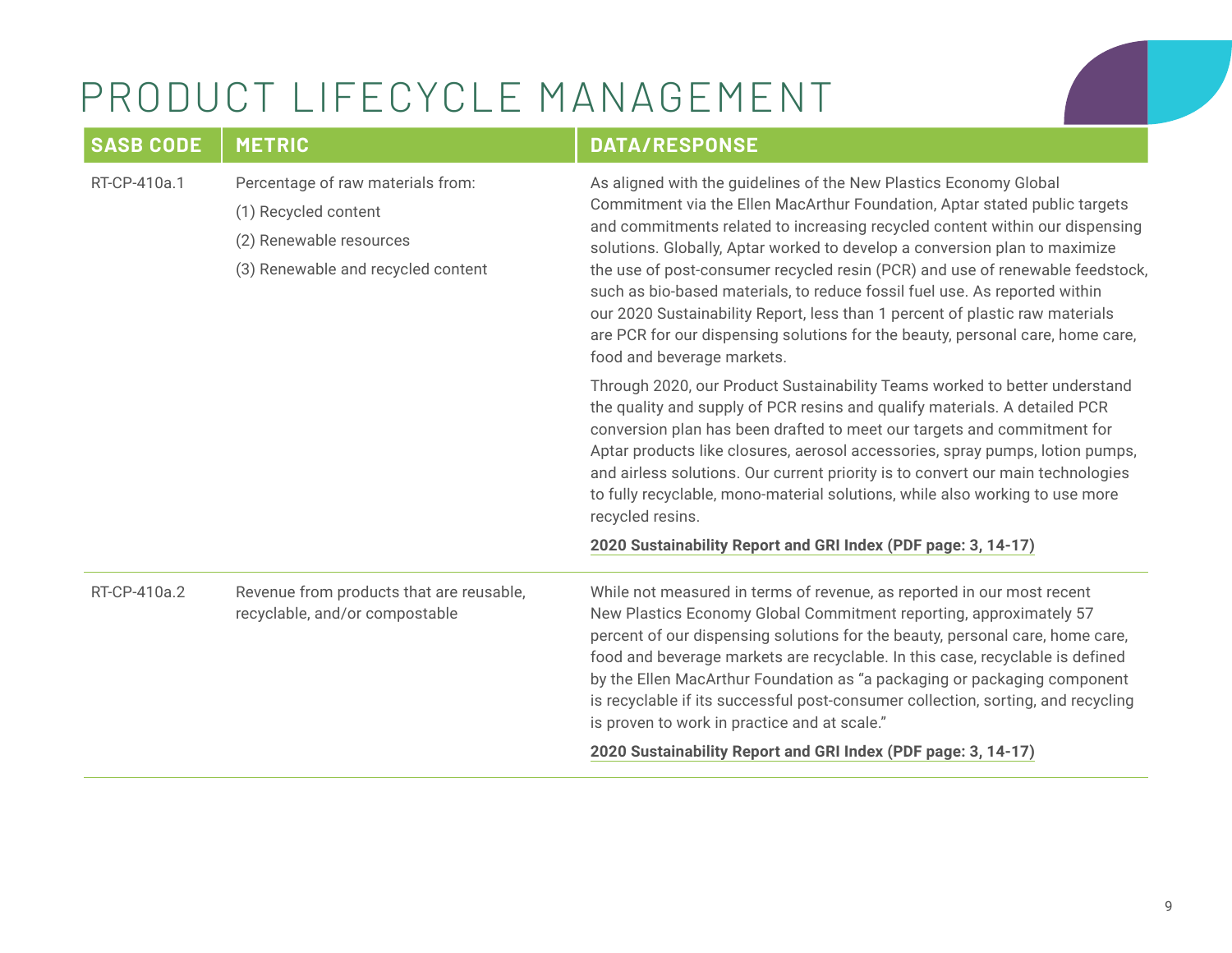## PRODUCT LIFECYCLE MANAGEMENT

#### **SASB CODE** METRIC **DATA/RESPONSE**

RT-CP-410a.3 Discussion of strategies to reduce the environmental impact of packaging throughout its lifecycle

Aptar seeks to design products and processes with people and the planet in mind. As we design, develop and innovate our products, our strategy addresses recyclability and reusability, resin conversion and sustainable design. Much of this work is aligned to that of partners, like the Ellen MacArthur Foundation and others, who have a vision to innovate products and supply chains in an environmentally conscious way

Through 2020, Aptar continued to make progress on our New Plastics Economy Global Commitments. We have a defined global strategy, which incorporates segment and regional approaches to our commitments. This allows Aptar to set objectives based on the specificities of each region and market, while also considering regional regulations on recycled plastic, recycling and reusability.

Aptar is building a plan to improve the recyclability of our products, through modification of existing products and development of new mono-material product lines. Collaboration is an integral strategy as we work to achieve our targets. We also are actively working to deeply understand the future evolution of recycling technologies. As a member of Ellen MacArthur Foundation CE100 network, Aptar is leading a Co.Project focused on Plastic Recyclability and Circular Innovations with the main goal focused on the investigation of end of life scenarios in collaboration with waste management authorities within cities. Additionally, Aptar has partnered with Pure Cycle Technologies to develop PCR solutions compatible with our products' features and using their ultra-pure recycled resin.

#### **[2020 Sustainability Report and GRI Index \(PDF page: 11-17\)](https://www.aptar.com/resources/2020-sustainability-report-and-gri-index/)**

**[Circular Economy Contributions](https://www.aptar.com/sustainability/circular-economy-contributions/) [Sustainable Product Solutions](https://www.aptar.com/sustainability/sustainable-product-solutions/)  [Eco-Efficient Operations](https://www.aptar.com/sustainability/eco-efficient-operations/) [Responsible Supply Chain](https://www.aptar.com/sustainability/responsible-supply-chain/) [Commitments & Memberships](https://www.aptar.com/sustainability/commitments-memberships/)**